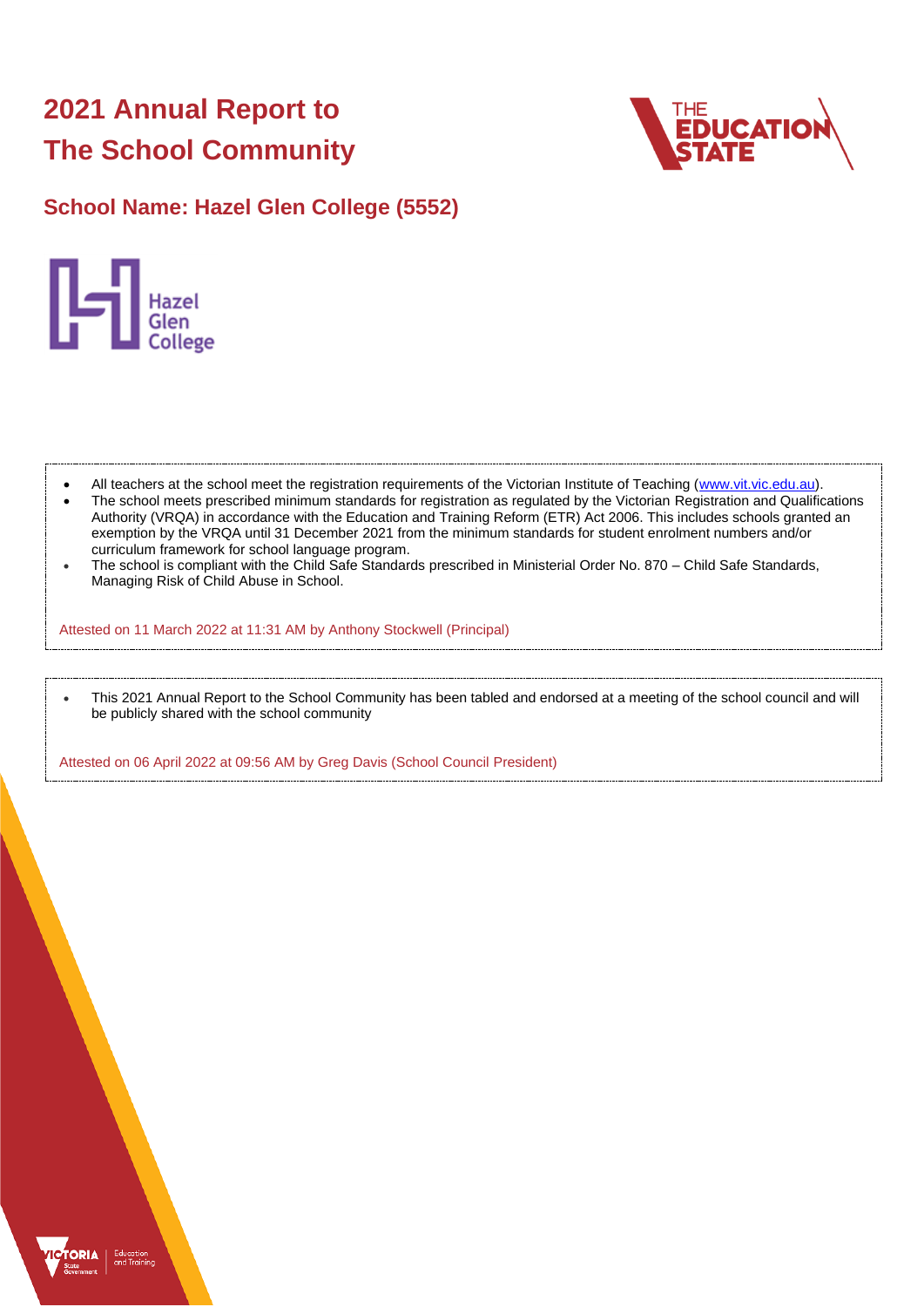

# How to read the Annual Report

## What does the *'About Our School'* commentary section of this report refer to?

The 'About our school' commentary provides a brief background on the school, an outline of the school's performance over the year and future directions.

The 'School Context' describes the school's vision, values and purpose. Details include the school's geographic location, size and structure, social characteristics, enrolment characteristics and special programs.

The 'Framework for Improving Student Outcomes (FISO)' section includes the improvement initiatives the school has selected and the progress they have made towards achieving them through the implementation of their School Strategic Plan and Annual Implementation Plan.

## What does the *'Performance Summary'* section of this report refer to?

## The Performance Summary includes the following:

#### **School Profile**

- student enrolment information
- the school's 'Student Family Occupation and Education' category
- a summary of parent responses in the Parent Opinion Survey, shown against the statewide average for P-12 schools
- school staff responses in the area of School Climate in the School Staff Survey, shown against the statewide average for P-12 schools

#### **Achievement**

- English and Mathematics for Teacher Judgements against the curriculum
- English and Mathematics for National Literacy and Numeracy tests (NAPLAN)
- all subjects for Victorian Certificate of Education (VCE) examinations

#### **Engagement**

Student attendance and engagement at school, including:

- how many Year 7 students remain at the school through to Year 10
- how many exiting students go on to further studies or full-time work

## **Wellbeing**

Student responses to two areas in the Student Attitudes to School Survey:

- Sense of Connectedness
- Management of Bullying

Results are displayed for the latest year and the average of the last four years (where available). As NAPLAN tests were not conducted in 2020, the NAPLAN 4-year average is the average of 2018, 2019 and 2021 data in the 2021 Performance Summary.

## Considering COVID-19 when interpreting the Performance Summary

The Victorian community's experience of COVID-19, including remote and flexible learning, had a significant impact on normal school operations in 2020 and 2021. This impacted the conduct of assessments and surveys. Readers should be aware of this when interpreting the Performance Summary.

For example, in 2020 and 2021 school-based surveys ran under changed circumstances, and NAPLAN was not conducted in 2020. Absence and attendance data during this period may have been influenced by local processes and procedures adopted in response to remote and flexible learning.

Schools should keep this in mind when using this data for planning and evaluation purposes.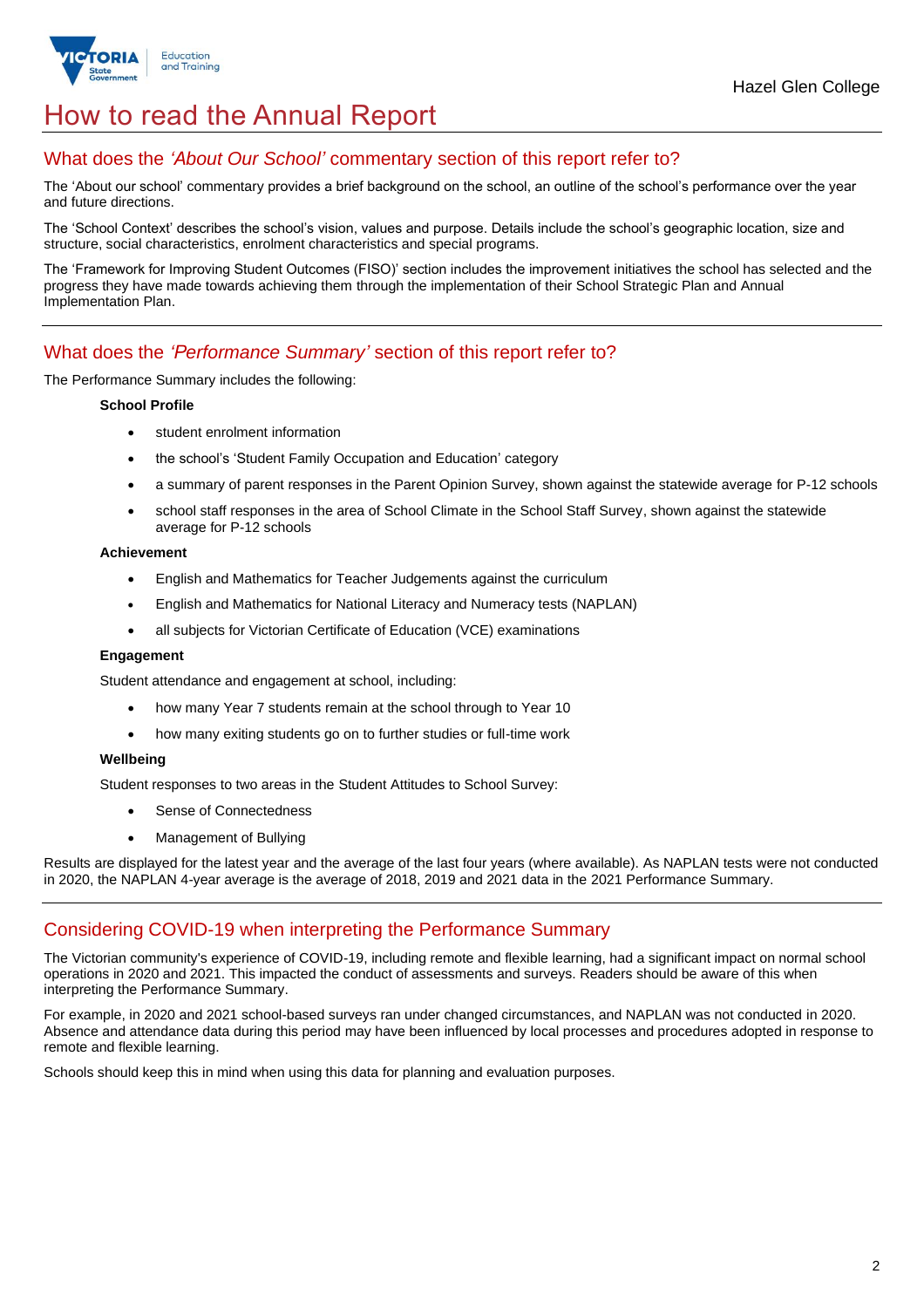

# How to read the Annual Report (continued)

## What do *'Similar Schools'* refer to?

Similar Schools are a group of Victorian government schools with similar characteristics to the school.

This grouping of schools has been created by comparing each school's socio-economic background of students, the number of non-English speaking students and the school's size and location.

## What does *'NDP'* or '*NDA*' mean?

'NDP' refers to no data being published for privacy reasons or where there are insufficient underlying data. For example, very low numbers of participants or characteristics that may lead to identification will result in an 'NDP' label.

'NDA' refers to no data being available. Some schools have no data for particular measures due to low enrolments. There may be no students enrolled in some year levels, so school comparisons are not possible.

Note that new schools only have the latest year of data and no comparative data from previous years. The Department also recognises unique circumstances in Specialist, Select Entry, English Language, Community Schools and schools that changed school type recently, where school-to-school comparisons are not appropriate.

## What is the *'Victorian Curriculum'*?

The Victorian Curriculum F–10 sets out what every student should learn during his or her first eleven years of schooling. The curriculum is the common set of knowledge and skills required by students for life-long learning, social development and active and informed citizenship.

The Victorian Curriculum is assessed through teacher judgements of student achievement based on classroom learning.

The curriculum has been developed to ensure that school subjects and their achievement standards enable continuous learning for all students, including students with disabilities.

The 'Towards Foundation Level Victorian Curriculum' is integrated directly into the curriculum and is referred to as 'Levels A to D'.

'Levels A to D' may be used for students with disabilities or students who may have additional learning needs. These levels are not associated with any set age or year level that links chronological age to cognitive progress (i.e., there is no age expected standard of achievement for 'Levels A to D').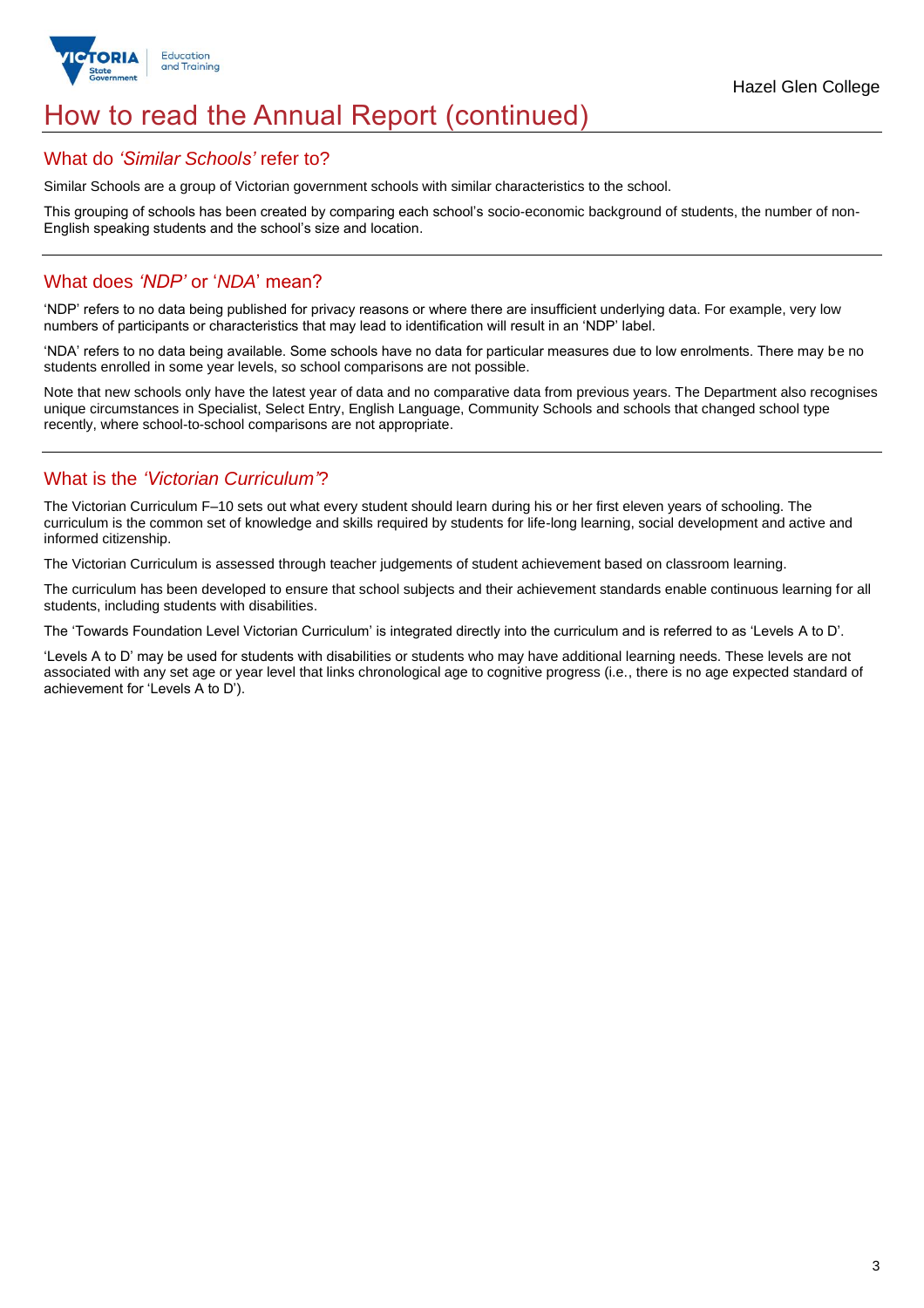

# **About Our School**

## School context

Hazel Glen College is located in the City of Whittlesea, in the suburb of Doreen, which is one of the most northern suburbs of the municipality. The City of Whittlesea is a consistently growing community with many new housing estates being developed around the area.

Hazel Glen College is an important school community hub for the residents of Doreen and the surrounding suburbs. Hazel Glen College was first opened in 2014 commencing with 143 students and 13 staff in Years Prep-6. Over the past 8 years, the College has rapidly grown over 3000 students and over 300 staff members as a K-12 College. Hazel Glen College has been one of the fastest and largest growing schools across Australia during this time. Our College opened with Prep to Year 6 students in 2014 and has grown by one year at a time from 2015. 2020 saw our first cohort of year 12 students, finalising us as a fully operational Kindergarten to Year 12 College.

We are very proud to be the service provider of our Kindergarten. The facility has four kinder rooms providing modern state-of-the-art facilities for our community. The Kindergarten offers a 3-year-old kindergarten program, a 4-year-old kindergarten program, and an Extended Care program for over 250 children in our community. Our Kindergarten program runs out of our Child Family Centre, which also provides our community with maternal health services, playgroup options, intervention services, maternal health services, and various other community service groups which hire out the various spaces.

Hazel Glen College has built its educational model around the stages of learning comprising Kindergarten, Junior School - Years P-4, Middle School - Years 5-8, and Senior School - Years 9-12. Within this model of education, we are better able to meet the holistic needs of our students.

As a College, our students have a sequential educational and extracurricular program that builds through the years. Our educational program aims to build strong foundational skills in literacy and numeracy in their formative years and then be extended through their middle and senior years of schooling. We have a strong commitment to empowering students to have greater input and ownership into their learning through Student Agency. We have a detailed Experiential Learning model running with our Year 9 cohort which has a strong focus on connectedness and engagement. Our senior years of schooling offers a great breadth of subjects and pathway options (VCE, VCAL, and VET) aligning with students' passions and interests that lead to desired pathways beyond year 12.

Our 2021 year 12 students recorded a mean study school of 27 which was an increase from 2020, as a College we were happy with this outcome considering the additional challenges these students have faced over the past 2 years. We are committed and driven to the continual improvement of this score with a strong drive to improve teacher instructional practice.

The College motto, Learners today - Leaders tomorrow, leads the direction we see for all of our students. Hazel Glen recognises the importance of educating students holistically which includes their Physical, Social, Emotional, and Cognitive Development. This Holistic educational philosophy is embedded in the College structured educational model of the stages of learning. All curriculum planning and pedagogy are inclusive of students' capabilities in their stage of learning.

Hazel Glen College enjoys outstanding physical resources that will provide students with the best possible educational opportunities. The modern facilities and teaching and learning practices represent an exciting opportunity for all students where we will continue to build and embed the school's culture and values.

A total of 2881 students were enrolled at this school in 2021, 1376 females and 1505 males. 4.8% (139) students had English as an additional language and 2.1% (63) were Aboriginal or Torres Strait Islanders.

Additionally, there were 288 students enrolled in our 3 & 4-year-old kindergarten programs.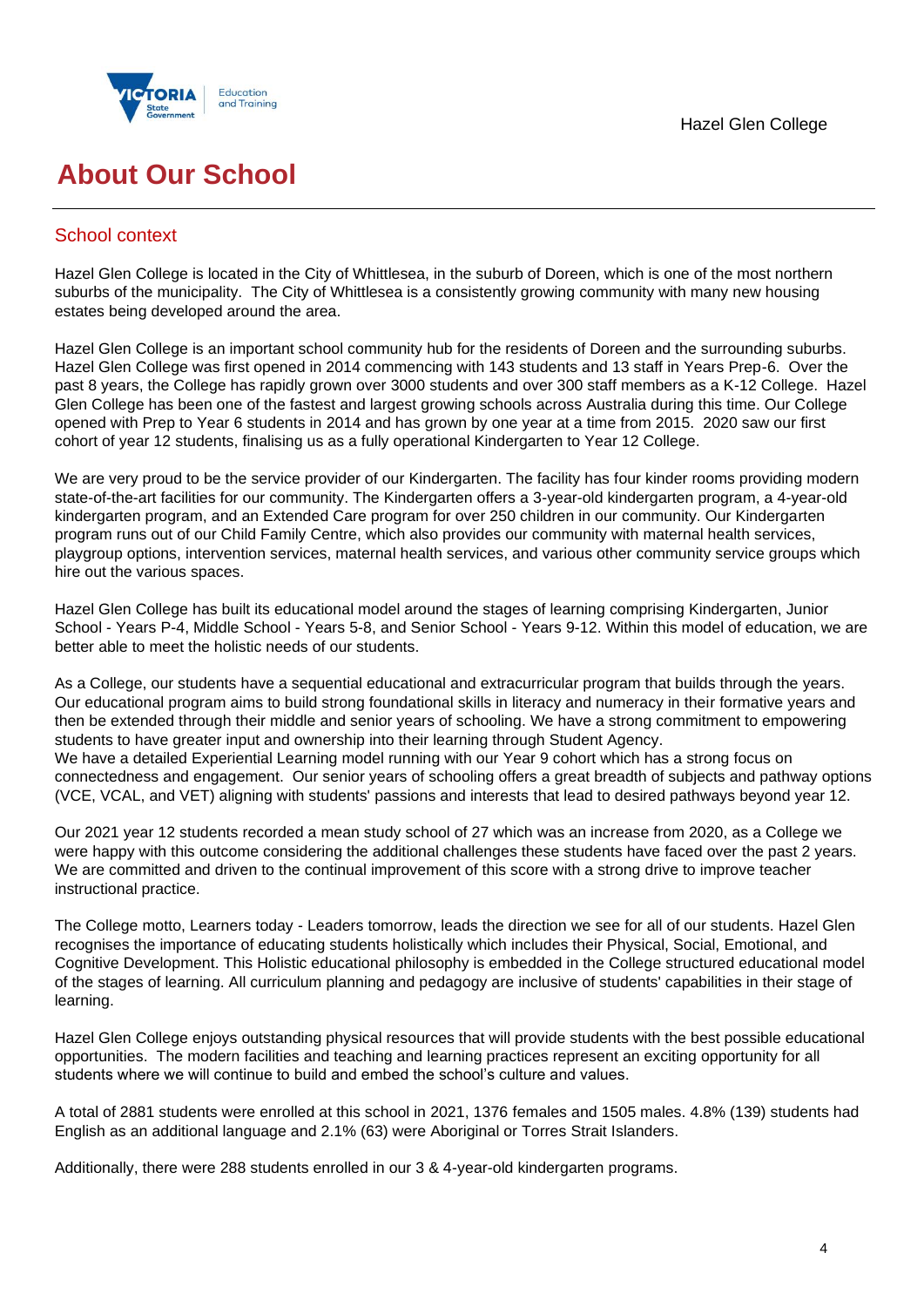

In 2021 the Student Family Occupation (SFO) index was 0.4352 and Student Family Occupation and Education (SFOE) 0.3790. We also had 88 funded English with Additional Language students, 548 equity funded students.

## Framework for Improving Student Outcomes (FISO)

Hazel Glen College successfully implemented a seamless face-to-face and remote learning curriculum to meet the consistent change to educational delivery presented to the educational sector due to COVID. Our teacher's ability to plan, document, and deliver a curriculum program that met the diversity of needs of their students was a significant achievement for the college. The targeted intervention support from our teachers, educational support staff, and wellbeing staff was exceptional in their commitment to support students and families with the significant additional challenges COVID unveiled.

Due to the educational changes that were required during the COVID-19 global health outbreak some of our SSP & AIP targets were adjusted to meet the needs of our students, community, and staff. These educational adjustments provided the successful foundations that students needed to continue to reach their personal best during uncertain times.

Excellence in Teaching and Learning was a set priority in 2021 with a dimension focus on Building Practice Excellence: Unfortunately, our flow of professional learning was consistently interrupted but we were able to achieve a hybrid of PL focusing on coaching, and peer observations around our Data Wise improvement process focus. All areas of the College were able to complete a full cycle of the Data Wise Improvement Cycle aimed at improving teacher instructional practice over the year. As a college, we targeted the improvement of Vocabulary for all students.

We were able to launch School Wide Positive Behaviour Support (SWPBS) across the College with great success. Our tier response and support documentation were completed and PL was delivered to staff to launch its inception into our practices. The adjustments to our chronicle documentation was excellent and we were able to simplify and streamline this for all staff. The data collection process and analysis provide immediate evidence for action for improvement. The reward system that followed incorporating our house points system was effective and purposeful and will lead to ongoing areas of further development in 2022.

As a College being responsive to the wellbeing and educational needs of our students became a priority as lockdown periods increased. We were receiving increased calls and emails for support from our community. We were catering for over 150 essential workers, vulnerable and at-risk students onsite during lockdown every day. We had a rotating onsite roster that involved Principal Class, Leading Teachers, Wellbeing staff, and Educational support Staff consisting on average of over 150 students and 25 staff on-site daily. Engagement and attendance were priorities both during remote learning and when we returned to onsite learning.

A positive climate for learning was another priority with a dimension focus on Intellectual engagement and selfawareness. Our KIS was to improve the quality of our curriculum documentation catering to the different learning needs of students in the classroom that was creative and engaging. This was a significant challenge for teachers through remote learning but over time we became more creative with learning tasks, technology, and engagement after consistently seeking student and parent feedback to inform practice. Our teacher's ability to connect with the majority of our students through remote learning was a testament to their professionalism and dedication to making a difference in the lives of the students they taught through improved practice, trial, and adjustment. SWPBS was postponed during 2021.

## Achievement

There were many areas across the College that we were extremely proud of during 2021.

Teachers' ability to connect and engage with students remotely increased significantly for 2021. Teacher comfortability and confidence in delivering an educational program online also increased. With an improvement of both these areas, we saw a great ability and confidence in teachers to be innovative and creative in the way they taught and challenged students.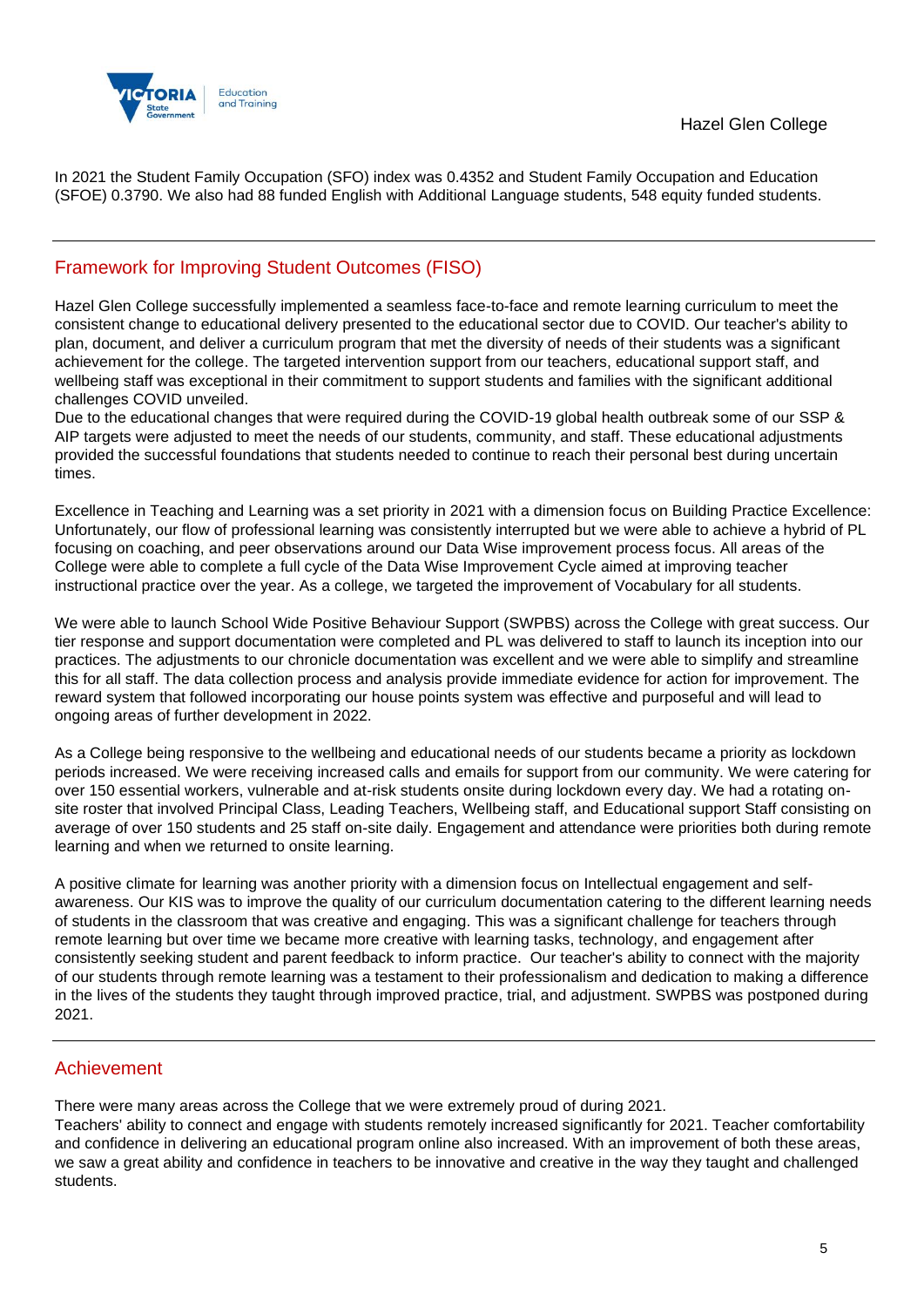

Teacher and parent communication online also increased. We consistently sought feedback from students and parents around their level of engagement and support being provided and an evaluation of meeting the educational needs of each student. Continual adjustments were made with the work volumes and expectations of students. A greater expectation was placed on staff to ensure their curriculum programs could change with limited notice from

face-to-face to remote learning and back and that the curriculum needed to be seamless and not changed due to this event.

As a college we follow the guidance of a Recovery Curriculum after long periods of remote learning, we empowered our staff to follow the points below: This was very powerful for our teachers and students.

Lever 1: Relationships – we can't expect our students to return joyfully, and many of the relationships that were thriving, may need to be invested in and restored. We need to plan for this to happen, not assume that it will. Reach out to greet them, use the relationships we build to cushion the discomfort of returning.

Lever 2: Community – we must recognise that curriculum will have been based in the community for a long period of time. We need to listen to what has happened in this time, understand the needs of our community and engage them in the transitioning of learning back into school.

Lever 3: Transparent curriculum – all of our students will feel like they have lost time in learning and we must show them how we are addressing these gaps, consulting and co-constructing with our students to heal this sense of loss. Lever 4: Metacognition – in different environments, students will have been learning in different ways. It is vital that we make the skills for learning in a school environment explicit to our students to reskill and rebuild their confidence as learners.

Lever 5: Space – to be, to rediscover self, and to find their voice on learning in this issue. It is only natural that we all work at an incredible pace to make sure this group of learners are not disadvantaged against their peers, providing opportunity and exploration alongside the intensity of our expectations.

Staff continued to build their capacity of teaching and learning through remote learning with online resources, programs, apps, through the use of google classrooms and Webex.

We scored a mean study score of 27 from our Year 12 students which was pleasing following the 2 years they have faced.

2022 will see a continued approach to the Data Wise Improvement process with teachers' improved instructional practice as the focus. We will continue to embed SWPBS strategies reward systems and continue our commitment to student voice and agency, We will be proactive to students' wellbeing and mental health needs and continue to develop staff knowledge and understanding of supporting students holistically.

All PSD students in 2021 had an ILP and termly SSG meetings were held. All students on an ILP had an integration aid assigned to them directly, this was above and beyond their class teacher, this offered daily support and guidance during remote learning. Many students who faced additional challenges at home attended school during the lockdown and were supported by both teachers and integration aids in rooms.

## Engagement

Student engagement and connectedness were prioritised throughout 2021. HGC recognises the importance of student and teacher relationships as a key element in supporting and nurturing students to achieve their best. The College offers an extensive extra-curricular / clubs program during lunchtime to support student engagement. These activities provide students with the opportunity to deepen their connections with friends and teachers with similar interests, have fun and learn new skills. We continued to run a variety of these even during remote learning. We ran cooking classes, online chess, movie/book, and friendship catch-up sessions for students.

The College has extensive student leadership positions ranging from Junior and Middle School captains, College captains, Sports captains, House captains, SRC, STEAM and Arts captains, sustainability and social justice positions, and SRC groups. The College has an excellent camps program that assists with the building of student/teacher relationships in the various outdoor environments. Students undertake many adventure activities ranging from,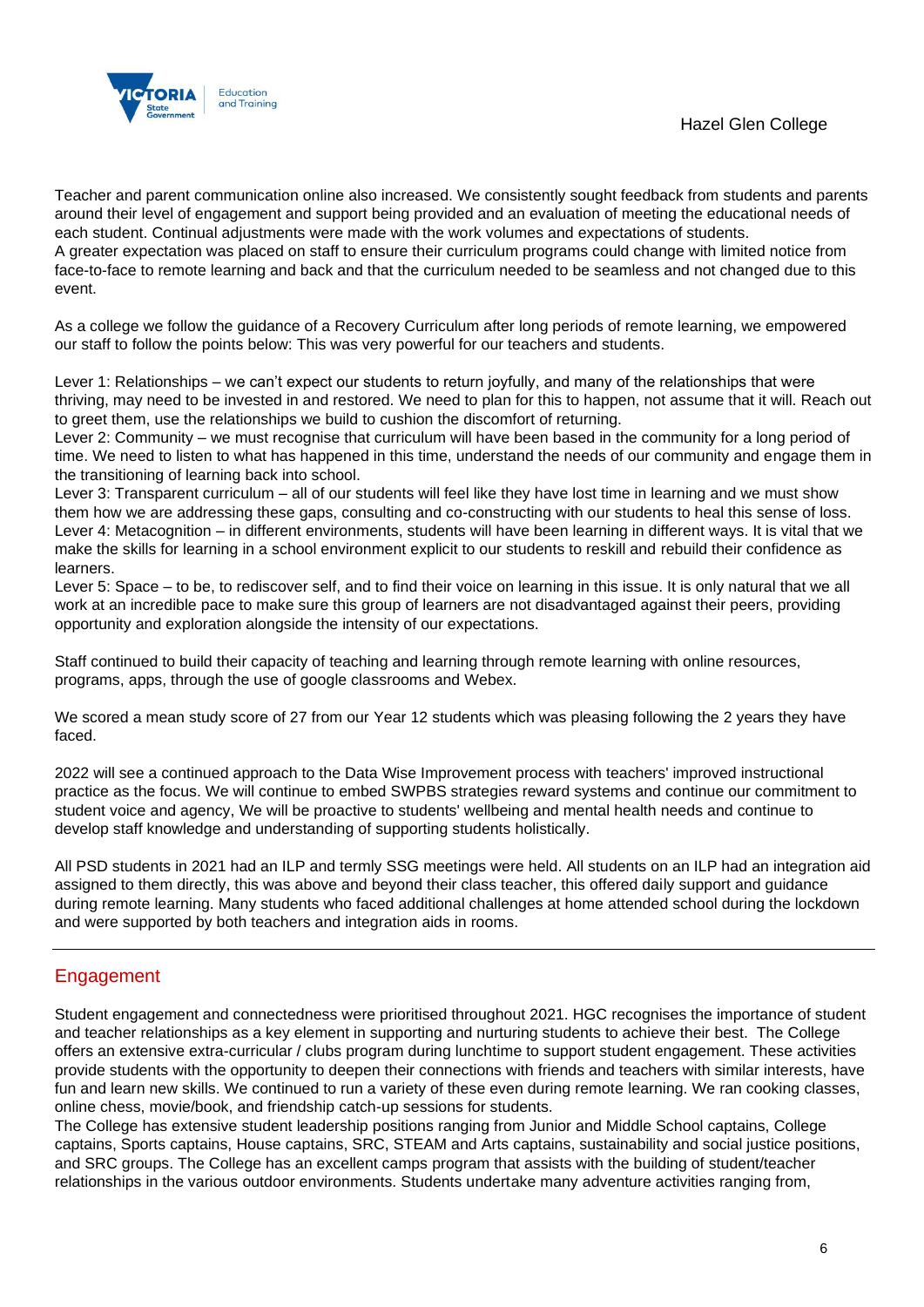

abseiling, rock climbing, rafting, ropes courses, archery, bushwalking, problem-solving activities and teamwork challenges all of which require effective communication between students and their peers and teachers. Unfortunately, many of the year-level camps were postponed due to COVID but we aim to reinstate them in 2022 when restrictions permit.

The College has expanded its ability to use Compass more effectively by communicating more accurately and consistently with students and parents around key events and work tasks and expectations through Google classrooms and SeeSaw.

The College has high expectations in relation to the student code of conduct which is strongly implemented and supported across the college. Students' voice is highly regarded and forums are set up where students can ask questions and raise concerns directly with members of the college leadership team. This feedback is then documented and acted on by specific areas, year levels, and staff. Many of these were conducted during COVID across the college. Unfortunately, our interstate and international camps to Billiluna and Ringer Soak, USA, China, and India were all cancelled due to COVID. We are keen to offer these when the global pandemic is controlled and it is safe for all students and staff.

## **Wellbeing**

The College philosophy is built on the holistic development of every child. This incorporates the physical, social, emotional, and cognitive development of all students. Our learnings from 2020 continued to provide us with guidance and structures that worked and ones that need improvement to support our students and community. We prioritised again during remote learning that all students were assigned key leadership staff to oversee specific year levels of students. Additionally, college wellbeing staff were assigned specific students and families that required further support with additional challenges faced during remote learning. Integration aids were assigned to specific students with daily contact for learning support being provided. We had significant numbers of vulnerable students attending onsite during remote learning where we were able to support them more holistically, these numbers increased throughout the year as more challenges became evident for students and families.

The College values of Respect, Resilience, Responsibility, and Relationships are the cornerstone in which we view our pedagogical practices resulting in how we connect and engage with our students.

We modelled our students returning to onsite learning around Barry Carpenter's "Recovery Curriculum" Barry Carpenter is a Professor of Mental Health in Education at Oxford Brookes University in the UK. As a College, we placed the child's well-being at the centre of all our thinking. We acknowledge that the children will have had different experiences during the remote learning period. However, the common thread running through many students is what they have lost in routine, structure, friendship, opportunity, and freedom. We targeted these 5 areas on students' return to school to guide their success for the remainder of the year. Staff completed significant social and emotional PL to help support our students following the challenges of 2020.

Lever 1: Relationships – we can't expect our students to return joyfully, and many of the relationships that were thriving, may need to be invested in and restored. We need to plan for this to happen, not assume that it will. Reach out to greet them, use the relationships we build to cushion the discomfort of returning.

Lever 2: Community – we must recognise that curriculum will have been based in the community for a long period of time. We need to listen to what has happened in this time, understand the needs of our community and engage them in the transitioning of learning back into school.

Lever 3: Transparent Curriculum – all of our students will feel like they have lost time in learning and we must show them how we are addressing these gaps, consulting and co-constructing with our students to heal this sense of loss.

Lever 4: Metacognition – in different environments, students will have been learning in different ways. It is vital that we make the skills for learning in a school environment explicit to our students to reskill and rebuild their confidence as learners.

Lever 5: Space – to be, to rediscover self, and to find their voice on learning in this issue. It is only natural that we all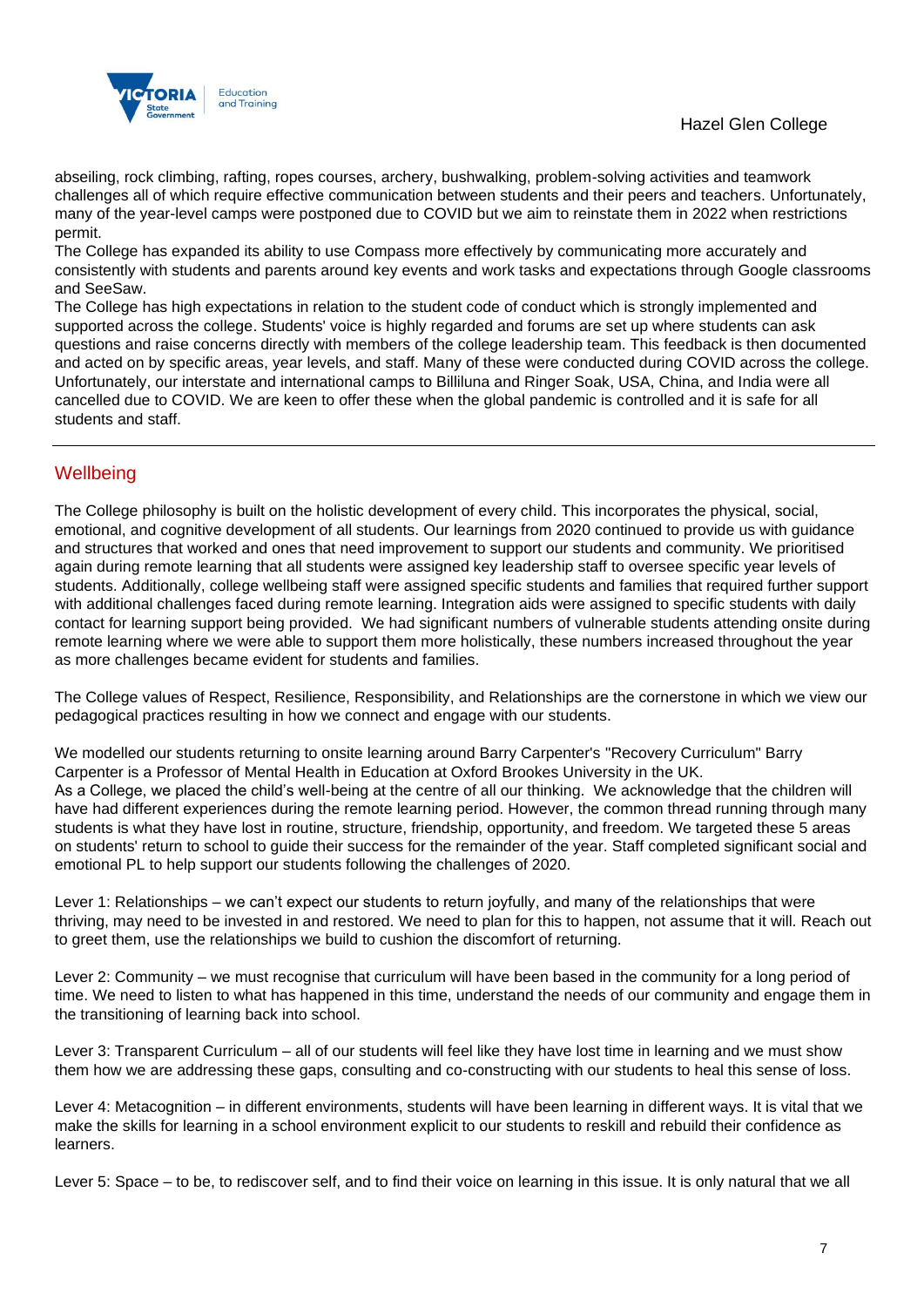

work at an incredible pace to make sure this group of learners are not disadvantaged against their peers, providing opportunity and exploration alongside the intensity of our expectations.

## Finance performance and position

The priority of ensuring key staff were given time release to provide additional support around attendance, engagement, wellbeing and mental health was prioritised in staff allotments. Many staff who were on contracts were promoted onto ongoing status as we continued to seek the quality of staff expected at the College externally.

Additional challenges we faced with key leadership staff being promoted in other schools and finding suitable replacements during the lockdown.

The College council approved the build of a Wellbeing center at the College and gave preliminary approval of an upgrade to the senior basketball courts in a joint partnership with the City of Whittlesea.

Draft plans were also preliminarily approved for an upgrade to the senior school oval.

Both the Basketball Court upgrade and the Senior School Oval upgrade require DET and ministerial approval.

2021 continued to see very successful programs that were driven by the College, in particular, the 3 and 4-year-old Kindergarten and Extended Care Programs and OSHC Program. While separate program budgets are managed for these programs, the majority of staffing for these programs was against our SRP allocation.

The High Yield investment account holds funds that are to repay the 2020 & 2021 SRP deficit due to the employment of Kinder, OSHC, and Canteen staff. Grants from the Commonwealth Government were provided for the provision of the 4yo Kinder program. Startup budgets were also established for new subject offerings in the senior school elective areas in Art, Technology, Physical Education, STEAM, and Music.

## **For more detailed information regarding our school please visit our website at [http://www.hgc.vic.edu.au](http://www.hgc.vic.edu.au/)**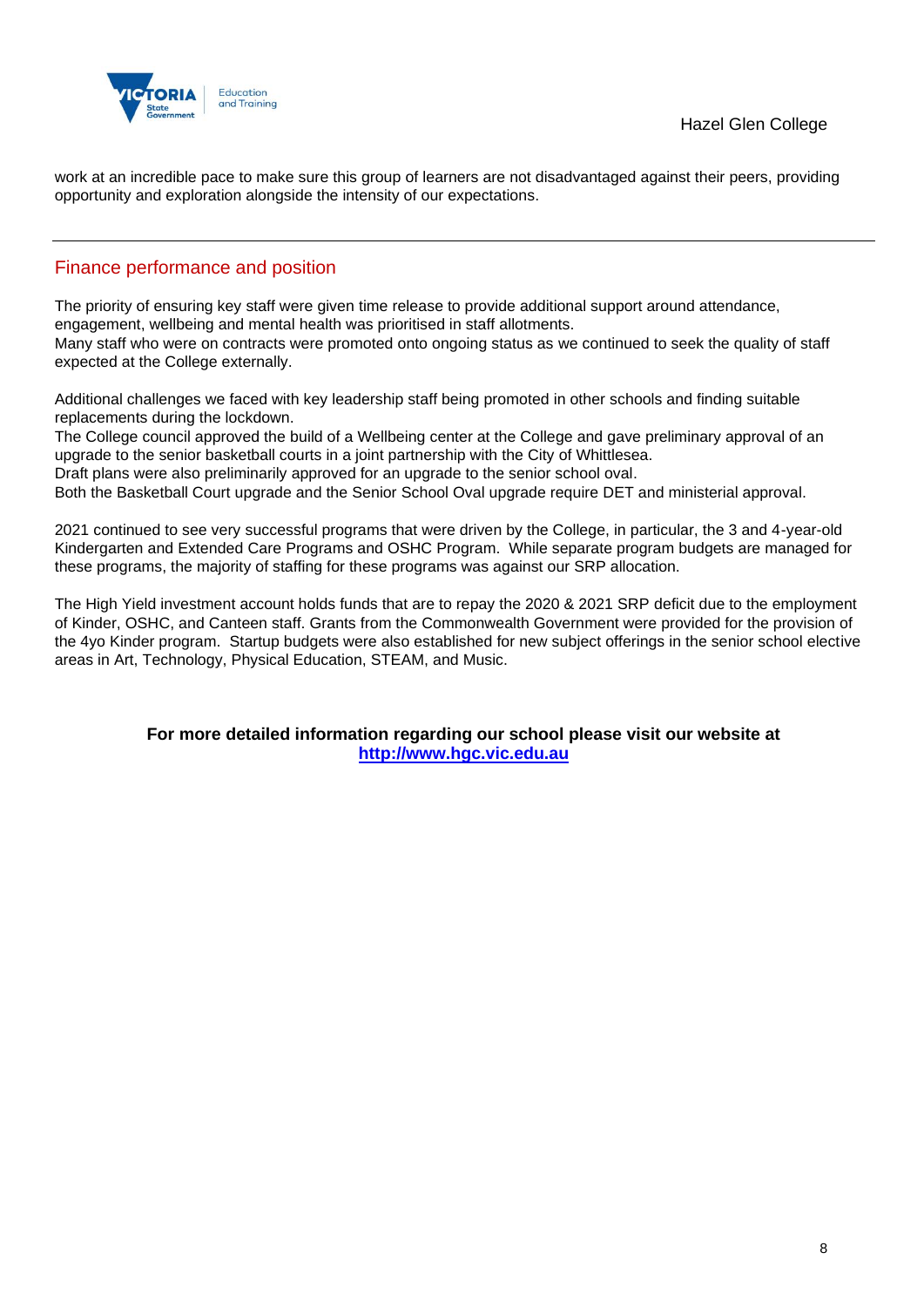

# **Performance Summary**

The Performance Summary for government schools provides an overview of how this school is contributing to the objectives of the Education State and how it compares to other Victorian government schools.

All schools work in partnership with their school community to improve outcomes for children and young people. Sharing this information with parents and the wider school community helps to support community engagement in student learning, a key priority of the Framework for Improving Student Outcomes.

Refer to the 'How to read the Annual Report' section for help on how to interpret this report.

# SCHOOL PROFILE

#### **Enrolment Profile**

A total of 2964 students were enrolled at this school in 2021, 1445 female and 1519 male.

10 percent of students had English as an additional language and 2 percent were Aboriginal or Torres Strait Islander.

#### **Overall Socio-Economic Profile**

The overall school's socio-economic profile is based on the school's Student Family Occupation and Education index (SFOE).

SFOE is a measure of socio-educational disadvantage of a school, based on educational and employment characteristics of the parents/carers of students enrolled at the school. Possible SFOE band values are: Low, Low-Medium, Medium and High. A 'Low' band represents a low level of socio-educational disadvantage, a 'High' band represents a high level of socio-educational disadvantage.

This school's SFOE band value is: Low - Medium

#### **Parent Satisfaction Summary**

The percent endorsement by parents on their school satisfaction level, as reported in the annual Parent Opinion Survey.

Percent endorsement indicates the percent of positive responses (agree or strongly agree) from parents who responded to the survey.



### **School Staff Survey**

The percent endorsement by staff on School Climate, as reported in the annual School Staff Survey.

Percent endorsement indicates the percent of positive responses (agree or strongly agree) from staff who responded to the survey. Data is suppressed for schools with three or less respondents to the survey for confidentiality reasons.

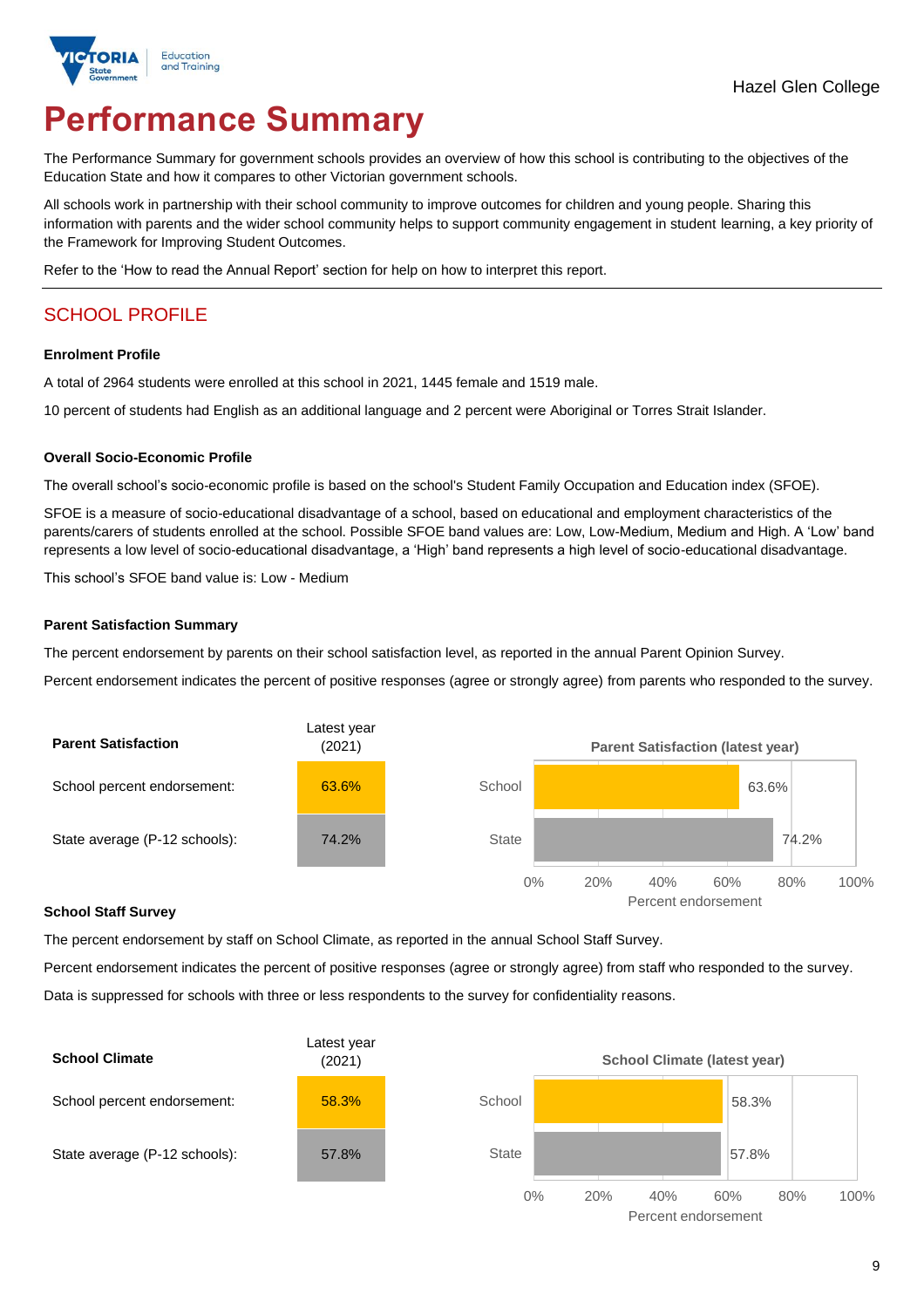

## ACHIEVEMENT

*Key: 'Similar Schools' are a group of Victorian government schools that are like this school, taking into account the school's socioeconomic background of students, the number of non-English speaking students and the size and location of the school.*

#### **Teacher Judgement of student achievement**

Percentage of students working at or above age expected standards in English and Mathematics.





| <b>Mathematics</b><br>Years Prep to 6                             | Latest year<br>(2021) |  |
|-------------------------------------------------------------------|-----------------------|--|
| School percent of students at or above age<br>expected standards: | 86.8%                 |  |
| Similar Schools average:                                          | 86.0%                 |  |
| State average:                                                    | 84.9%                 |  |

| <b>Mathematics</b><br>Years 7 to 10                               | Latest year<br>(2021) |  |
|-------------------------------------------------------------------|-----------------------|--|
| School percent of students at or above age<br>expected standards: | 63.7%                 |  |
| Similar Schools average:                                          | 70.2%                 |  |
| State average:                                                    | 65.4%                 |  |







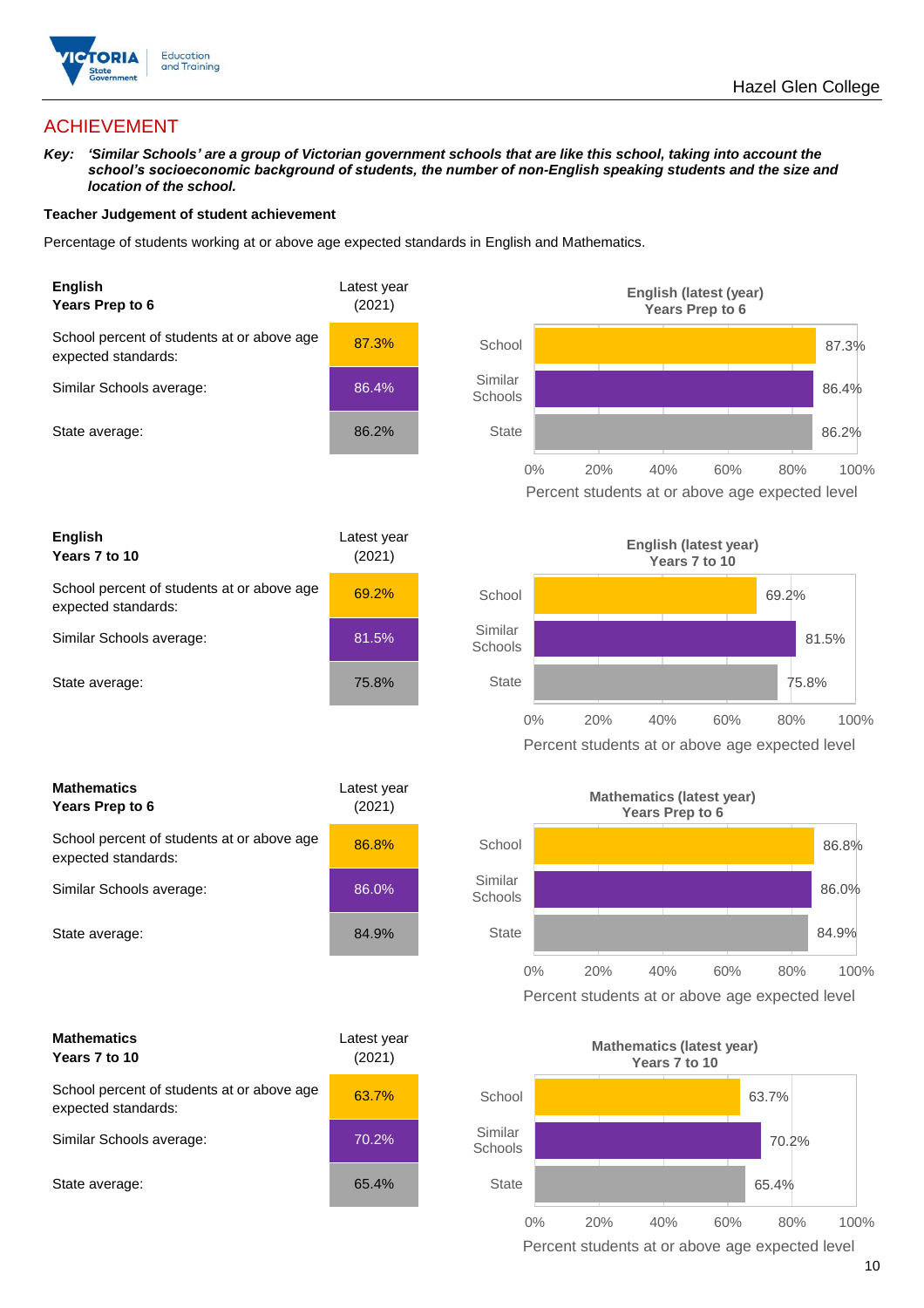

*Key: 'Similar Schools' are a group of Victorian government schools that are like this school, taking into account the school's socioeconomic background of students, the number of non-English speaking students and the size and location of the school.*

## **NAPLAN**

Percentage of students in the top three bands of testing in NAPLAN.

Note: NAPLAN tests were not conducted in 2020, hence the 4-year average is the average of 2018, 2019 and 2021 data.

| Reading<br>Year <sub>3</sub>                      | Latest year<br>(2021) | 4-year<br>average |                    | <b>NAPLAN Reading (latest year)</b><br>Year <sub>3</sub>                   |
|---------------------------------------------------|-----------------------|-------------------|--------------------|----------------------------------------------------------------------------|
| School percent of students in<br>top three bands: | 77.4%                 | 79.7%             | School             | 77.4%                                                                      |
| Similar Schools average:                          | 77.7%                 | 77.1%             | Similar<br>Schools | 77.7%                                                                      |
| State average:                                    | 76.9%                 | 76.5%             | <b>State</b>       | 76.9%                                                                      |
|                                                   |                       |                   | $0\%$              | 60%<br>20%<br>40%<br>80%<br>100%<br>Percent of students in top three bands |
| Reading<br>Year <sub>5</sub>                      | Latest year<br>(2021) | 4-year<br>average |                    | <b>NAPLAN Reading (latest year)</b><br>Year 5                              |
| School percent of students in<br>top three bands: | 63.7%                 | 61.7%             | School             | 63.7%                                                                      |
| Similar Schools average:                          | 69.8%                 | 67.2%             | Similar<br>Schools | 69.8%                                                                      |
| State average:                                    | 70.4%                 | 67.7%             | <b>State</b>       | 70.4%                                                                      |
|                                                   |                       |                   | $0\%$              | 40%<br>20%<br>60%<br>80%<br>100%<br>Percent of students in top three bands |
| Reading<br>Year <sub>7</sub>                      | Latest year<br>(2021) | 4-year<br>average |                    | <b>NAPLAN Reading (latest year)</b><br>Year <sub>7</sub>                   |
| School percent of students in<br>top three bands: | 57.4%                 | 52.0%             | School             | 57.4%                                                                      |
|                                                   |                       |                   |                    |                                                                            |
| Similar Schools average:                          | 60.7%                 | 59.9%             | Similar<br>Schools | 60.7%                                                                      |
| State average:                                    | 55.2%                 | 54.8%             | <b>State</b>       | 55.2%                                                                      |
|                                                   |                       |                   | $0\%$              | 20%<br>40%<br>60%<br>80%<br>100%<br>Percent of students in top three bands |
| Reading<br>Year 9                                 | Latest year<br>(2021) | 4-year<br>average |                    | <b>NAPLAN Reading (latest year)</b><br>Year 9                              |
| School percent of students in<br>top three bands: | 29.5%                 | 38.4%             | School             | 29.5%                                                                      |
| Similar Schools average:                          | 45.2%                 | 47.0%             | Similar<br>Schools | 45.2%                                                                      |
| State average:                                    | 43.9%                 | 45.9%             | <b>State</b>       | 43.9%                                                                      |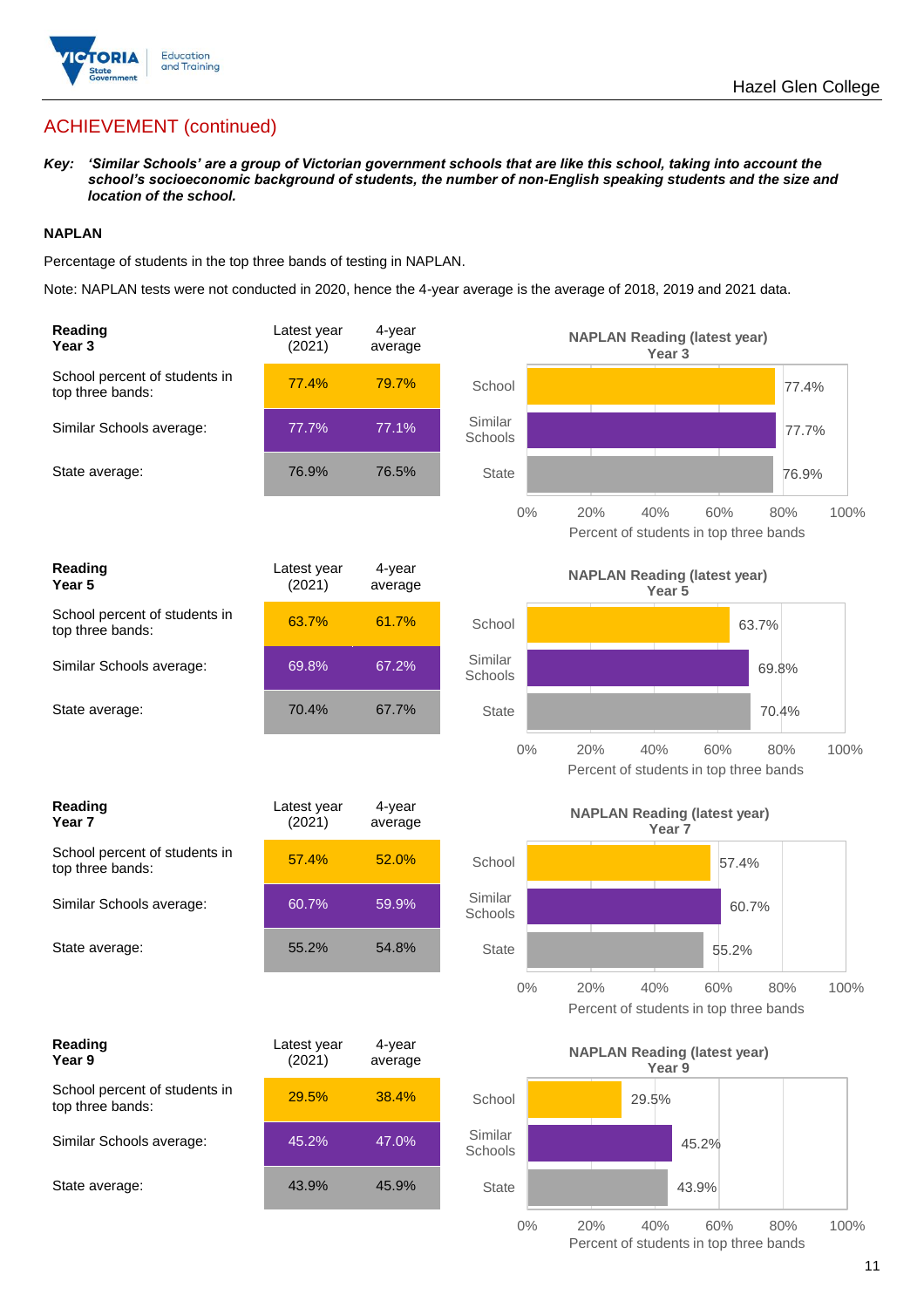

*Key: 'Similar Schools' are a group of Victorian government schools that are like this school, taking into account the school's socioeconomic background of students, the number of non-English speaking students and the size and location of the school.*

## **NAPLAN (continued)**

| <b>Numeracy</b><br>Year <sub>3</sub>              | Latest year<br>(2021) | 4-year<br>average |                    | <b>NAPLAN Numeracy (latest year)</b><br>Year 3                             |
|---------------------------------------------------|-----------------------|-------------------|--------------------|----------------------------------------------------------------------------|
| School percent of students in<br>top three bands: | 59.0%                 | 63.7%             | School             | 59.0%                                                                      |
| Similar Schools average:                          | 66.5%                 | 68.1%             | Similar<br>Schools | 66.5%                                                                      |
| State average:                                    | 67.6%                 | 69.1%             | <b>State</b>       | 67.6%                                                                      |
|                                                   |                       |                   | $0\%$              | 40%<br>20%<br>60%<br>80%<br>100%<br>Percent of students in top three bands |
| <b>Numeracy</b><br>Year <sub>5</sub>              | Latest year<br>(2021) | 4-year<br>average |                    | <b>NAPLAN Numeracy (latest year)</b><br>Year <sub>5</sub>                  |
| School percent of students in<br>top three bands: | 45.8%                 | 46.1%             | School             | 45.8%                                                                      |
| Similar Schools average:                          | 60.0%                 | 58.4%             | Similar<br>Schools | 60.0%                                                                      |
| State average:                                    | 61.6%                 | 60.0%             | <b>State</b>       | 61.6%                                                                      |
|                                                   |                       |                   | $0\%$              | 20%<br>40%<br>60%<br>80%<br>100%<br>Percent of students in top three bands |
| <b>Numeracy</b><br>Year 7                         | Latest year<br>(2021) | 4-year<br>average |                    | <b>NAPLAN Numeracy (latest year)</b><br>Year <sub>7</sub>                  |
| School percent of students in<br>top three bands: | 54.2%                 | 48.9%             | School             | 54.2%                                                                      |
| Similar Schools average:                          | 60.6%                 | 60.0%             | Similar<br>Schools | 60.6%                                                                      |
| State average:                                    | 55.2%                 | 55.3%             | <b>State</b>       | 55.2%                                                                      |
|                                                   |                       |                   | $0\%$              | 20%<br>40%<br>80%<br>60%<br>100%<br>Percent of students in top three bands |
| <b>Numeracy</b><br>Year 9                         | Latest year<br>(2021) | 4-year<br>average |                    | <b>NAPLAN Numeracy (latest year)</b><br>Year 9                             |
| School percent of students in<br>top three bands: | 31.6%                 | 35.7%             | School             | 31.6%                                                                      |
| Similar Schools average:                          | 45.7%                 | 47.6%             | Similar<br>Schools | 45.7%                                                                      |
| State average:                                    | 45.0%                 | 46.8%             | <b>State</b>       | 45.0%                                                                      |
|                                                   |                       |                   | $0\%$              | 20%<br>40%<br>$80\%$<br>60%<br>100%                                        |

Percent of students in top three bands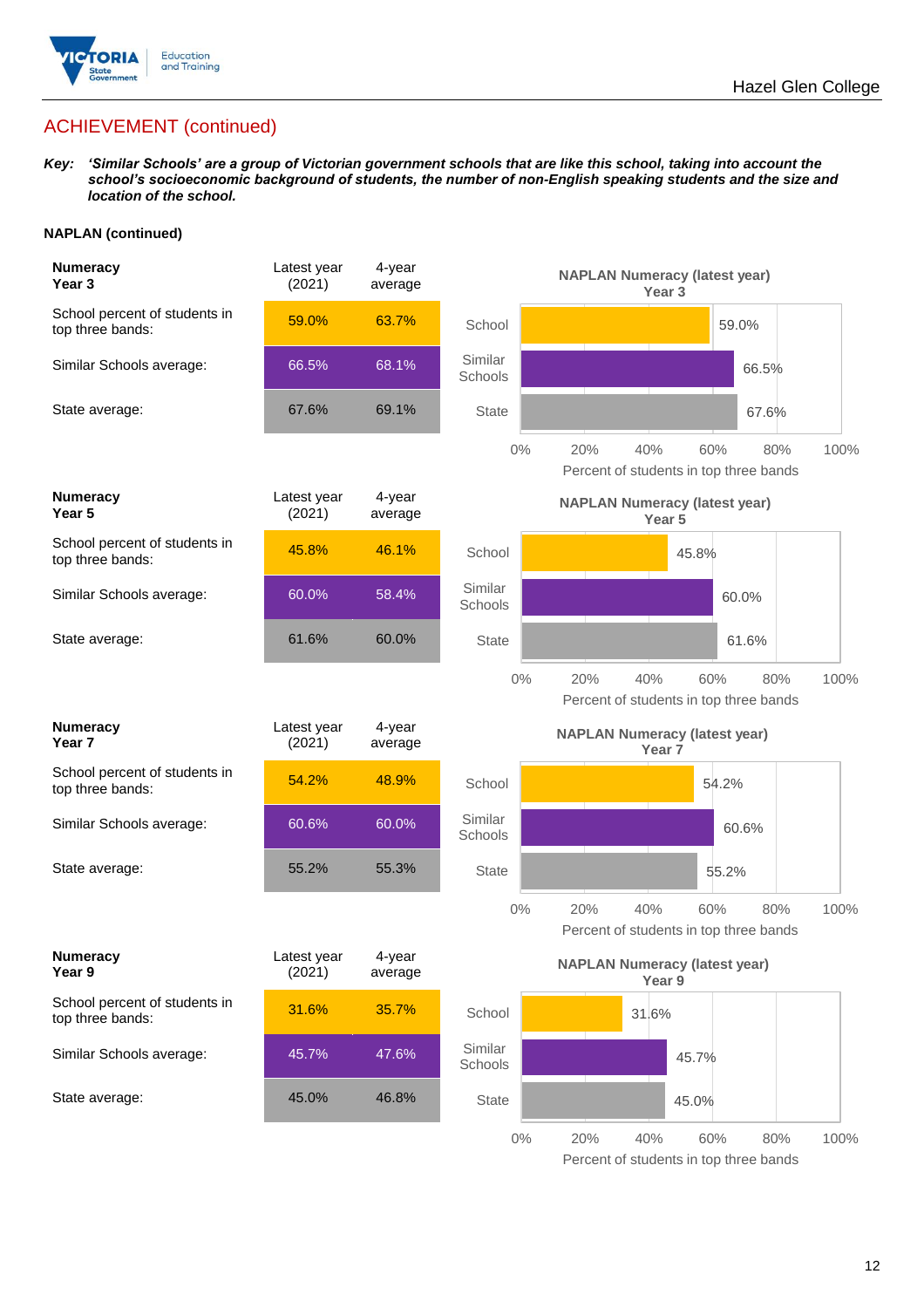

## **NAPLAN Learning Gain**

NAPLAN learning gain is determined by comparing a student's current year result relative to the results of all 'similar' Victorian students (i.e., students in all sectors in the same year level who had the same score two years prior). If the current year result is in the top 25 percent, their gain level is categorised as 'High'; middle 50 percent is 'Medium'; bottom 25 percent is 'Low'.

#### **Learning Gain Year 3 (2019) to Year 5 (2021)**





#### **Learning Gain Year 5 (2019) to Year 7 (2021)**

|                             | Low<br>Gain | Medium<br>Gain | High<br>Gain | <b>High Gain</b><br>(Similar<br>Schools) | 1                   |
|-----------------------------|-------------|----------------|--------------|------------------------------------------|---------------------|
| Reading:                    | 21%         | 57%            | 22%          | 21%                                      |                     |
| Numeracy:                   | 27%         | 51%            | 22%          | 21%                                      |                     |
| Writing:                    | 28%         | 57%            | 15%          | 20%                                      |                     |
| Spelling:                   | 21%         | 55%            | 23%          | 23%                                      | Percent of students |
| Grammar and<br>Punctuation: | 33%         | 50%            | 17%          | 22%                                      |                     |



**Learning Gain Year 7 (2019) to Year 9 (2021)**



#### **NAPLAN Learning Gain (latest year) Year 7 - Year 9**



Punctuation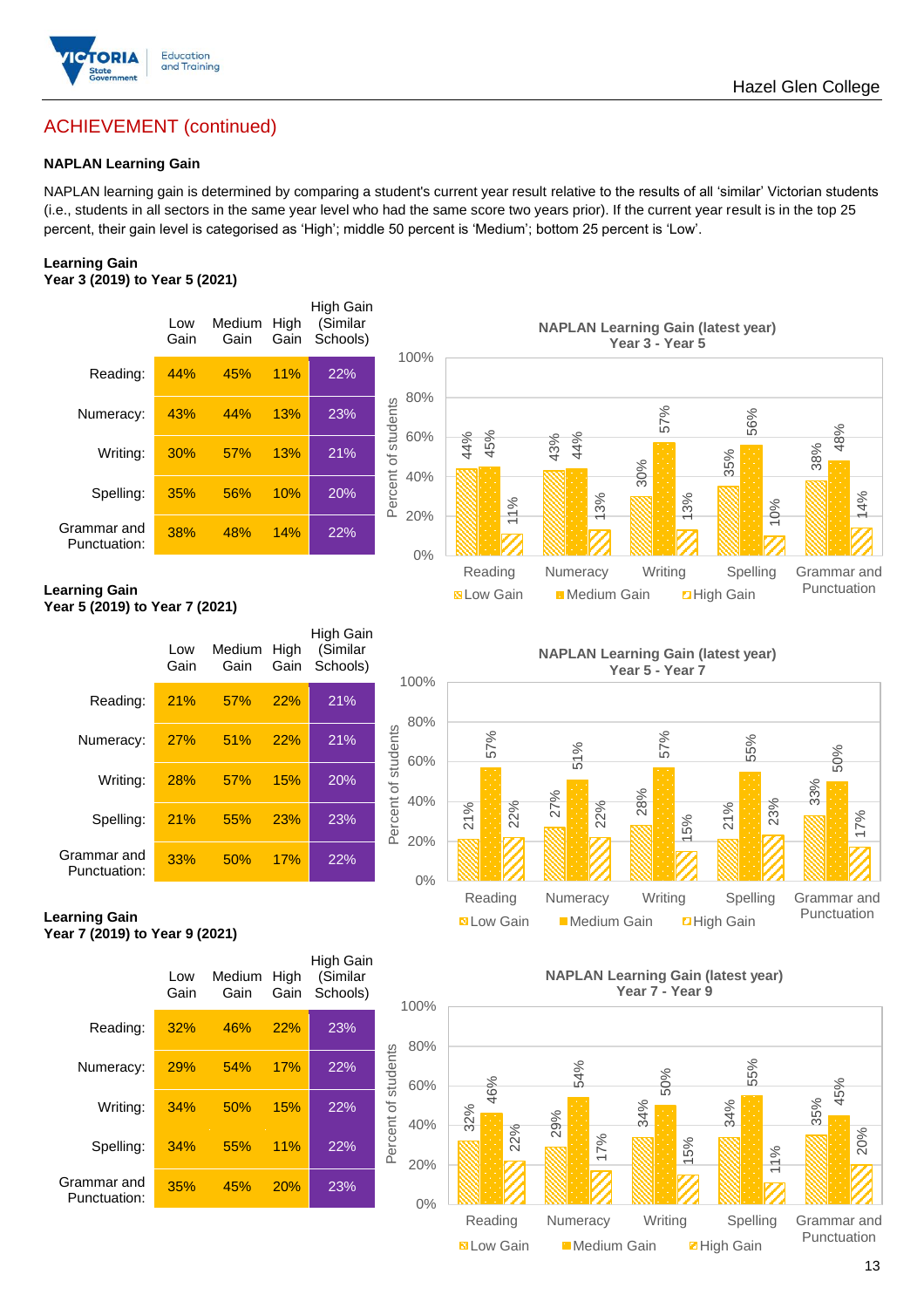

*Key: 'Similar Schools' are a group of Victorian government schools that are like this school, taking into account the school's socioeconomic background of students, the number of non-English speaking students and the size and location of the school.*

### **Victorian Certificate of Education (VCE)**

Mean study score from all VCE subjects undertaken by students at this school. This includes all Unit 3 and 4 studies (including those completed in Year 11) and any VCE VET studies awarded a study score.

The maximum student study score is 50 and the state-wide mean (including government and non-government schools) is set at 30.



| Students in 2021 who satisfactorily completed their VCE:                                                         | 98% |
|------------------------------------------------------------------------------------------------------------------|-----|
| Year 12 students in 2021 undertaking at least one Vocational Education and<br>Training (VET) unit of competence: | 35% |
| VET units of competence satisfactorily completed in 2021 <sup>*</sup> :                                          | 64% |
| Victorian Certificate of Applied Learning (VCAL) credits satisfactorily<br>completed in 2021:                    | 89% |

\* *Due to COVID-19, there may be some under-reporting of VET completed competencies from schools due to students still completing outstanding 2021 VET units in 2022.*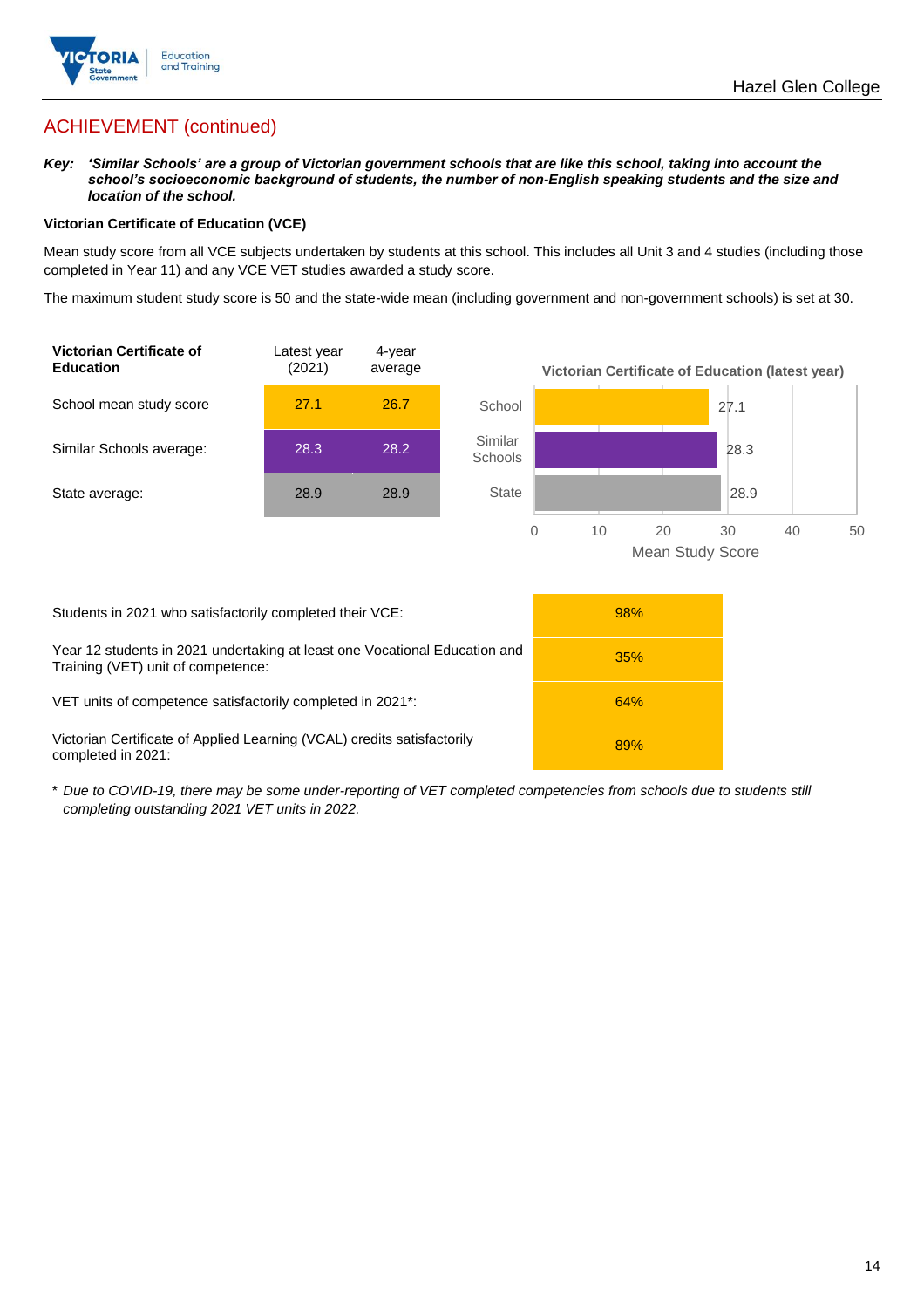

## ENGAGEMENT

*Key: 'Similar Schools' are a group of Victorian government schools that are like this school, taking into account the school's socioeconomic background of students, the number of non-English speaking students and the size and location of the school.*

### **Average Number of Student Absence Days**

Absence from school can impact on students' learning. Common reasons for non-attendance include illness and extended family holidays. Absence and attendance data in 2020 and 2021 may have been influenced by COVID-19.





| <b>Student Absence</b><br>Years 7 to 12   | Latest year<br>(2021) | 4-year<br>average |
|-------------------------------------------|-----------------------|-------------------|
| School average number of<br>absence days: | 19.2                  | 20.4              |
| Similar Schools average:                  | 19.7                  | 18.2              |
| State average:                            | 21.0                  | 19.6              |
|                                           |                       |                   |



#### **Attendance Rate (latest year)**

|                                             | Prep   | Year 1 | Year 2 | Year 3 | Year 4  | Year 5  | Year 6  |
|---------------------------------------------|--------|--------|--------|--------|---------|---------|---------|
| Attendance Rate by year level<br>$(2021)$ : | 94%    | 94%    | 94%    | 93%    | 94%     | 93%     | 92%     |
|                                             | Year 7 | Year 8 | Year 9 |        | Year 10 | Year 11 | Year 12 |
| Attendance Rate by year level<br>$(2021)$ : | 91%    | 89%    | 89%    |        | 90%     | 90%     | 95%     |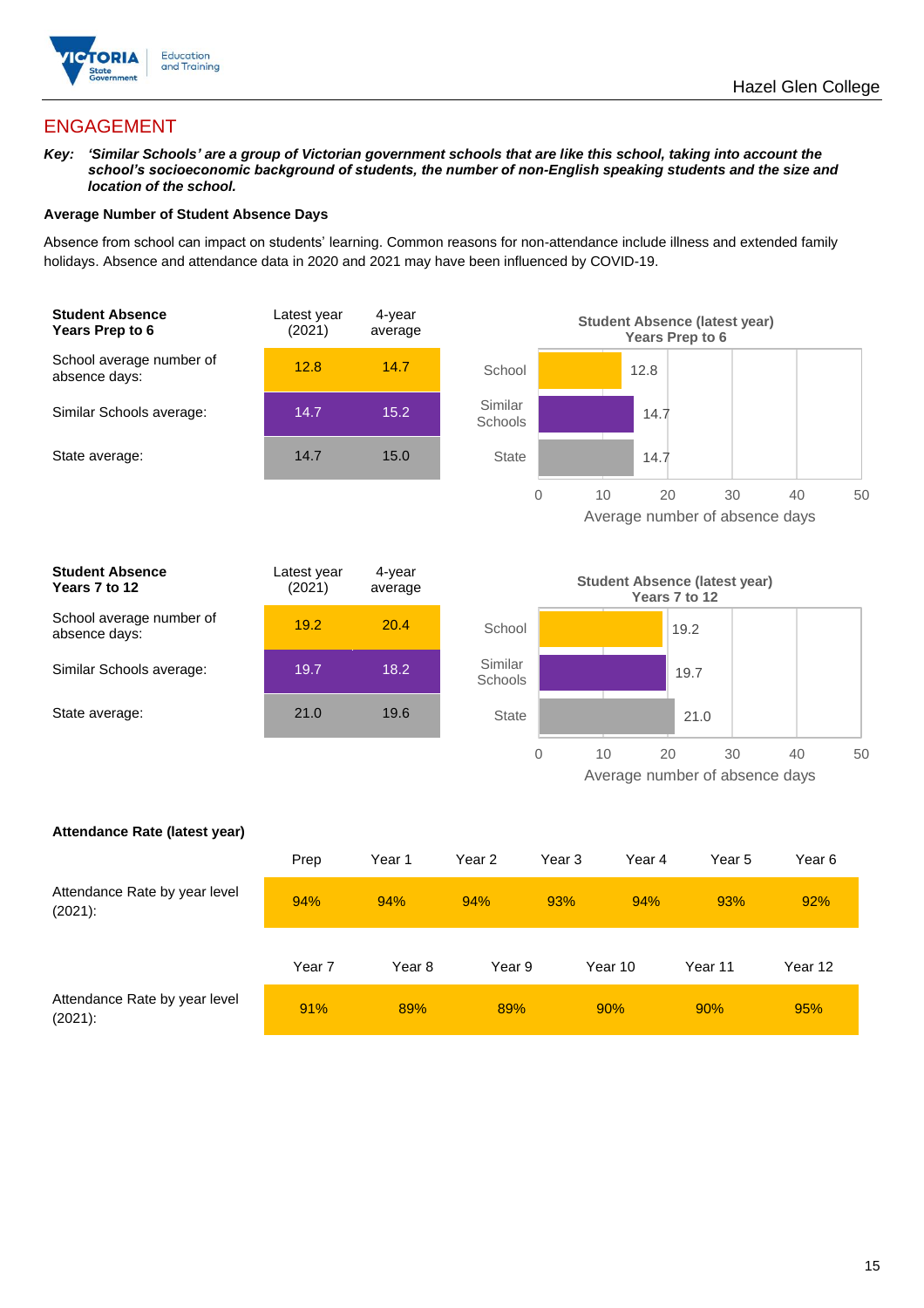

# ENGAGEMENT (continued)

### **Student Retention**

Percentage of Year 7 students who remain at the school through to Year 10.



#### **Students exiting to further studies or full-time employment**

Percentage of students from Years 10 to 12 going on to further studies or full-time employment.

Note: This measure refers to data from the year when students exited the school. Data excludes destinations recorded as 'Unknown'.

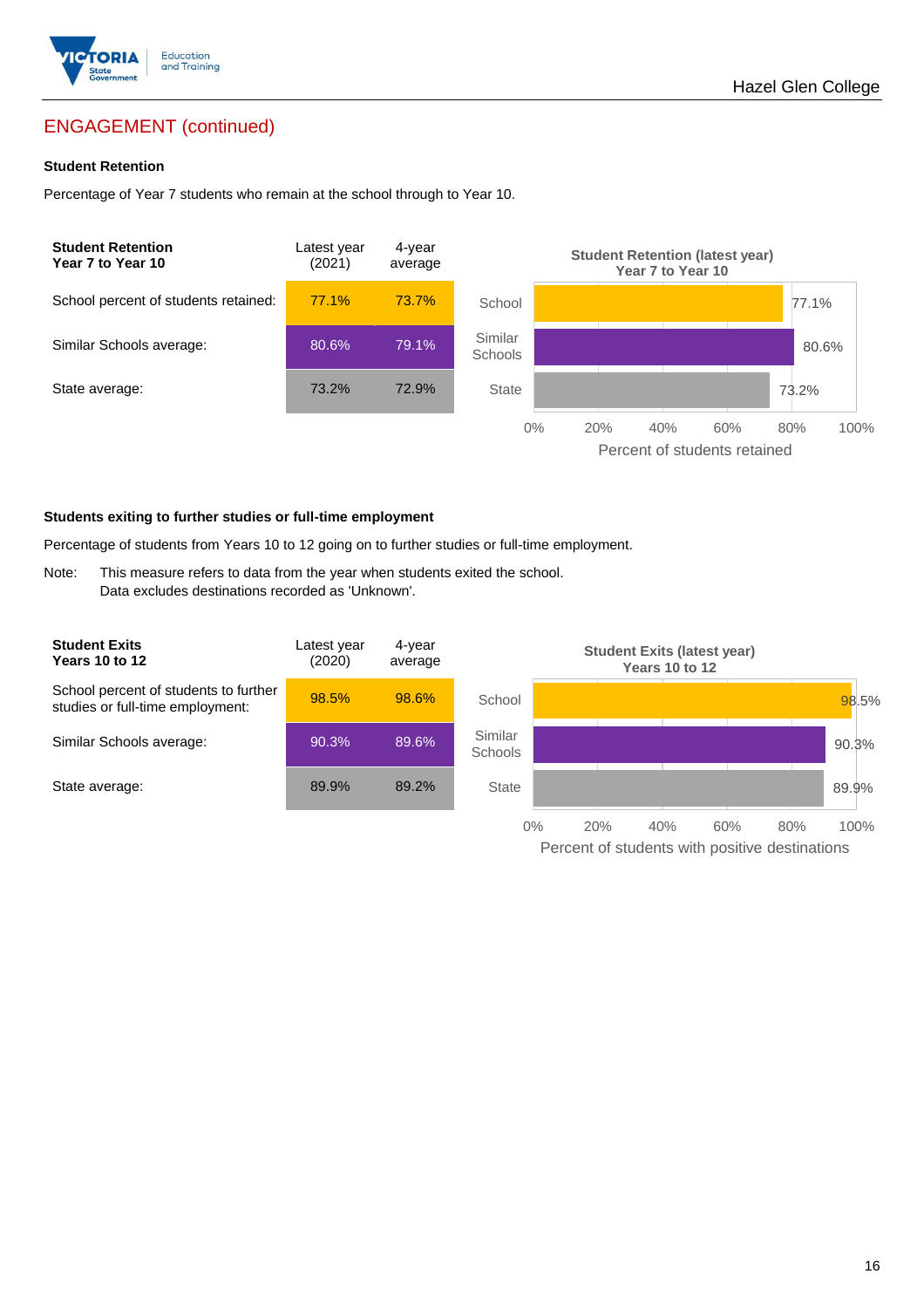

## **WELLBEING**

*Key: 'Similar Schools' are a group of Victorian government schools that are like this school, taking into account the school's socioeconomic background of students, the number of non-English speaking students and the size and location of the school.*

#### **Student Attitudes to School – Sense of Connectedness**

The percent endorsement on Sense of Connectedness factor, as reported in the Attitudes to School Survey completed annually by Victorian government school students, indicates the percent of positive responses (agree or strongly agree).

| <b>Sense of Connectedness</b><br>Years 4 to 6 | Latest year<br>(2021) | 4-year<br>average |  |
|-----------------------------------------------|-----------------------|-------------------|--|
| School percent endorsement:                   | 73.1%                 | 75.4%             |  |
| Similar Schools average:                      | 79.5%                 | 80.7%             |  |
| State average:                                | 79.5%                 | 80.4%             |  |

*Due to lower participation rates, differences in the timing of the survey/length of survey period and the general impact of Covid19 across 2020 and 2021, data are often not comparable with previous years or within similar school groups. Care should be taken when interpreting these results.*





*Due to lower participation rates, differences in the timing of the survey/length of survey period and the general impact of Covid19 across 2020 and 2021, data are often not comparable with previous years or within similar school groups. Care should be taken when interpreting these results.*

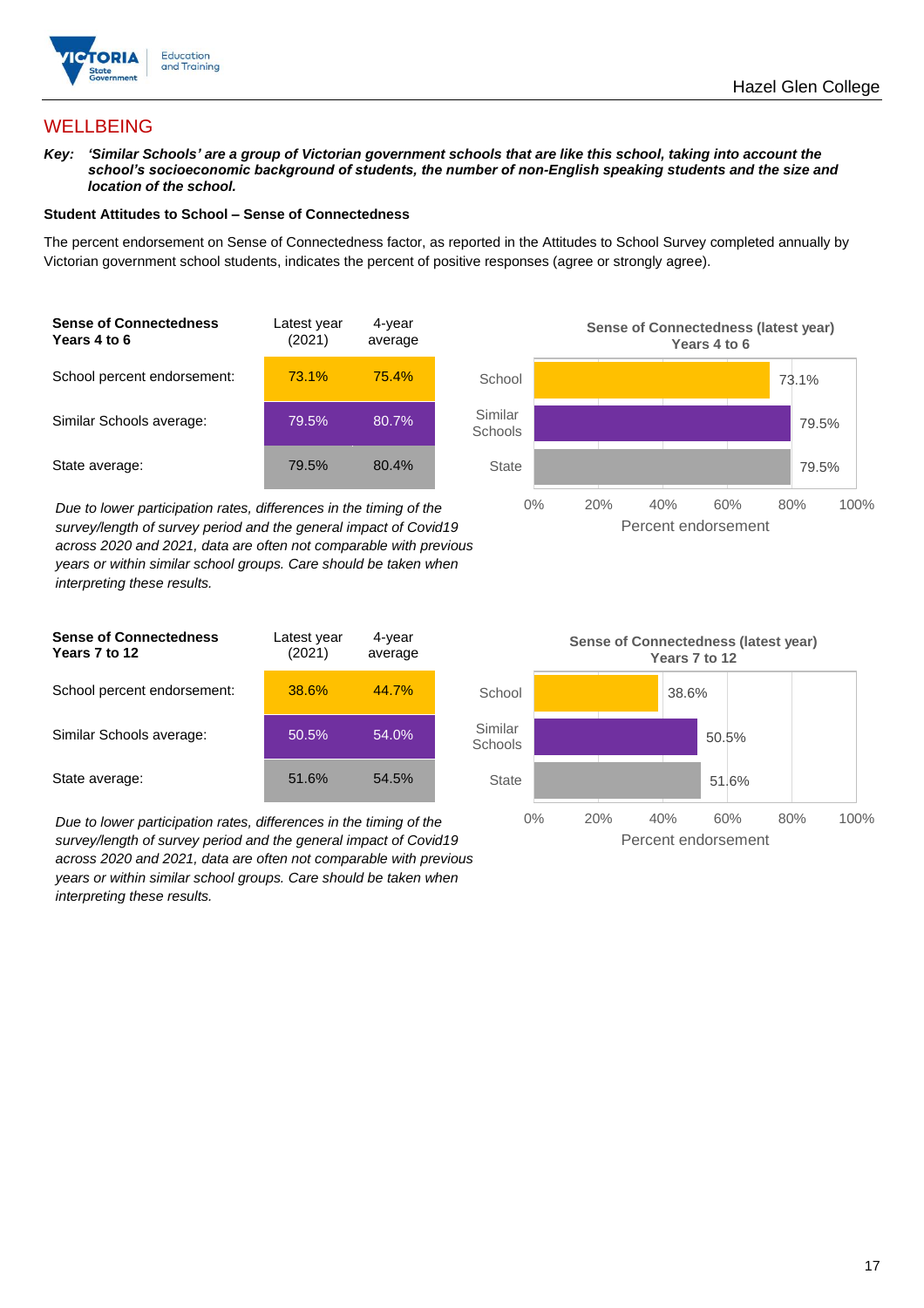

## WELLBEING (continued)

## **Student Attitudes to School – Management of Bullying**

The percent endorsement on Management of Bullying factor, as reported in the Attitudes to School Survey completed annually by Victorian government school students, indicates the percent of positive responses (agree or strongly agree).

| <b>Management of Bullying</b><br>Years 4 to 6 | Latest year<br>(2021) | 4-year<br>average |  |
|-----------------------------------------------|-----------------------|-------------------|--|
| School percent endorsement:                   | 74.5%                 | 78.6%             |  |
| Similar Schools average:                      | 78.3%                 | 79.9%             |  |
| State average:                                | 78.4%                 | 79.7%             |  |

*Due to lower participation rates, differences in the timing of the survey/length of survey period and the general impact of Covid19 across 2020 and 2021, data are often not comparable with previous years or within similar school groups. Care should be taken when interpreting these results.*

| <b>Management of Bullying</b><br>Years 7 to 12 | Latest year<br>(2021) | 4-year<br>average |  |
|------------------------------------------------|-----------------------|-------------------|--|
| School percent endorsement:                    | 40.8%                 | 47.9%             |  |
| Similar Schools average:                       | 52.3%                 | 57.1%             |  |
| State average:                                 | 53.3%                 | 56.8%             |  |

*Due to lower participation rates, differences in the timing of the survey/length of survey period and the general impact of Covid19 across 2020 and 2021, data are often not comparable with previous years or within similar school groups. Care should be taken when interpreting these results.*



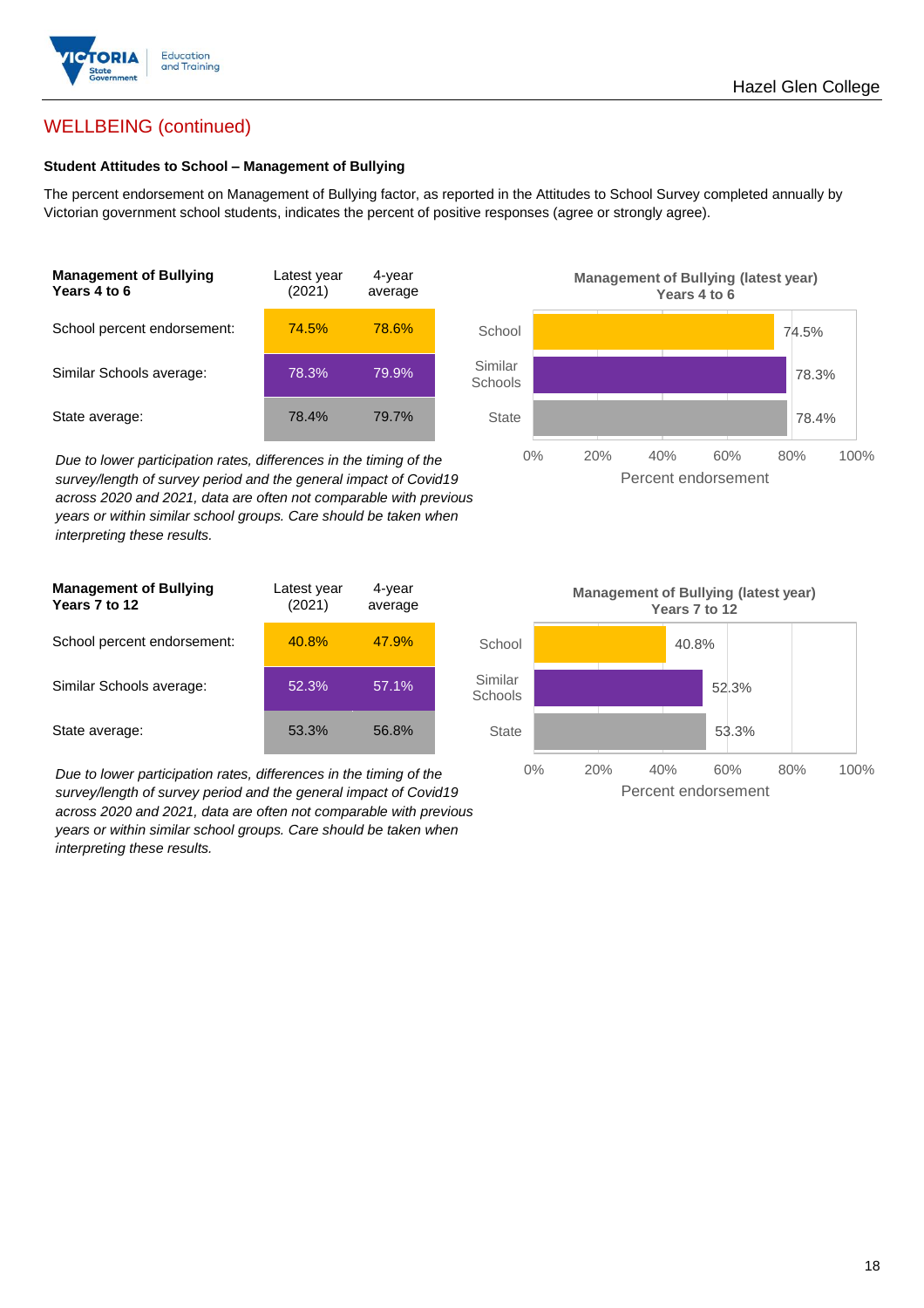

# **Financial Performance and Position**

FINANCIAL PERFORMANCE - OPERATING STATEMENT SUMMARY FOR THE YEAR ENDING 31 DECEMBER, 2021

| <b>Revenue</b>                  | <b>Actual</b> |
|---------------------------------|---------------|
| <b>Student Resource Package</b> | \$26,236,555  |
| Government Provided DET Grants  | \$3,547,882   |
| Government Grants Commonwealth  | \$805,508     |
| <b>Government Grants State</b>  | \$17,563      |
| <b>Revenue Other</b>            | \$70,215      |
| <b>Locally Raised Funds</b>     | \$2,222,581   |
| <b>Capital Grants</b>           | \$0           |
| <b>Total Operating Revenue</b>  | \$32,900,303  |

| Equity <sup>1</sup>                                 | <b>Actual</b> |
|-----------------------------------------------------|---------------|
| Equity (Social Disadvantage)                        | \$444,253     |
| Equity (Catch Up)                                   | \$85,763      |
| <b>Transition Funding</b>                           | \$0           |
| Equity (Social Disadvantage - Extraordinary Growth) | \$0           |
| <b>Equity Total</b>                                 | \$530,016     |

| <b>Expenditure</b>                    | <b>Actual</b> |
|---------------------------------------|---------------|
| Student Resource Package <sup>2</sup> | \$26,839,544  |
| Adjustments                           | \$0           |
| <b>Books &amp; Publications</b>       | \$6,990       |
| Camps/Excursions/Activities           | \$341,302     |
| <b>Communication Costs</b>            | \$37,293      |
| Consumables                           | \$567,529     |
| Miscellaneous Expense <sup>3</sup>    | \$517,594     |
| <b>Professional Development</b>       | \$129,080     |
| Equipment/Maintenance/Hire            | \$714,568     |
| <b>Property Services</b>              | \$284,298     |
| Salaries & Allowances <sup>4</sup>    | \$224,968     |
| <b>Support Services</b>               | \$364,774     |
| Trading & Fundraising                 | \$268,928     |
| Motor Vehicle Expenses                | \$0           |
| Travel & Subsistence                  | \$0           |
| <b>Utilities</b>                      | \$334,335     |
| <b>Total Operating Expenditure</b>    | \$30,631,204  |
| <b>Net Operating Surplus/-Deficit</b> | \$2,269,099   |
| <b>Asset Acquisitions</b>             | \$316,095     |

(1) The equity funding reported above is a subset of the overall revenue reported by the school.

(2) Student Resource Package Expenditure figures are as of 24 Feb 2022 and are subject to change during the reconciliation process.

(3) Miscellaneous Expenses include bank charges, administration expenses, insurance and taxation charges.

(4) Salaries and Allowances refers to school-level payroll.